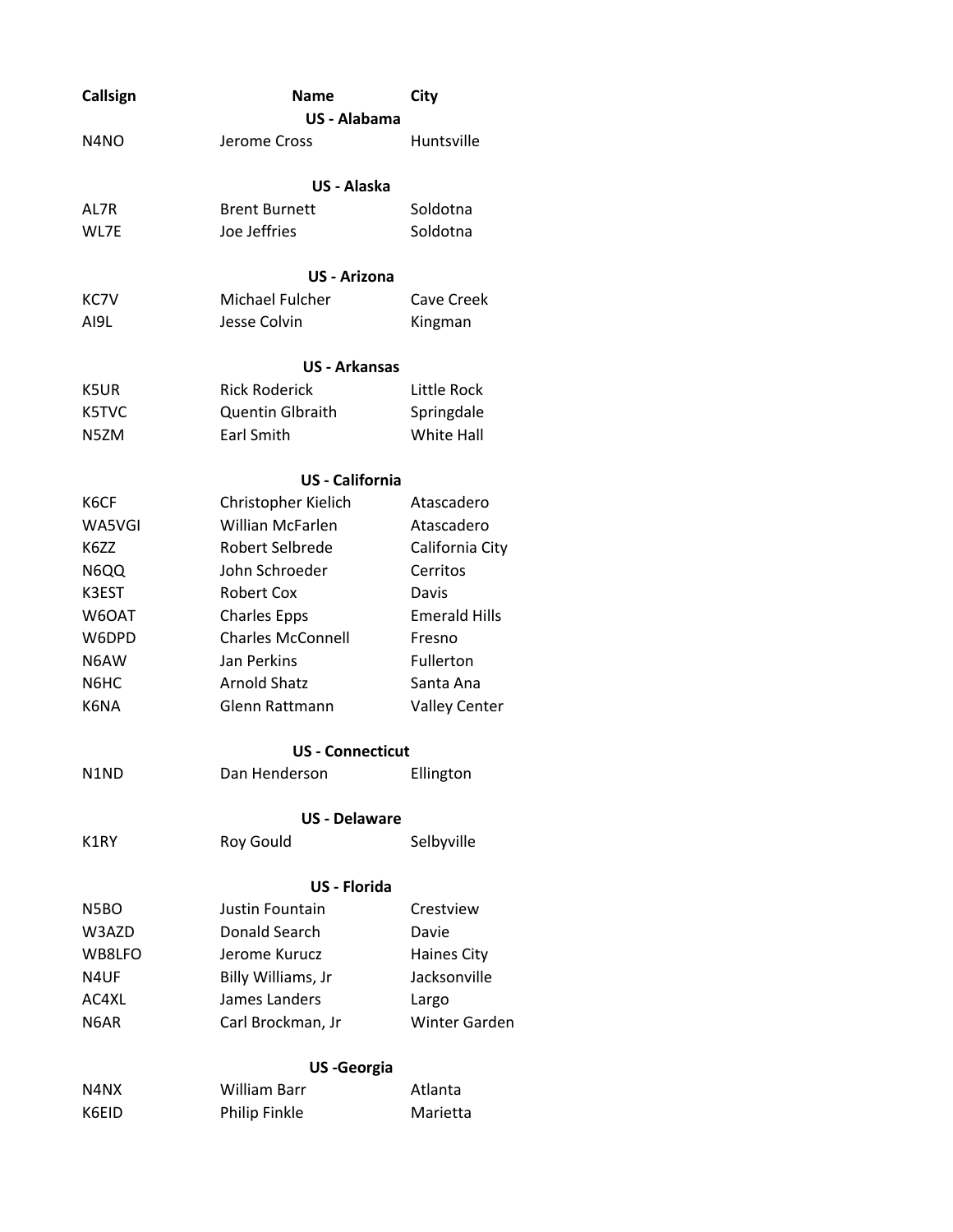|              | US - Idaho                |                        |  |
|--------------|---------------------------|------------------------|--|
| W7CNL        | John Hotchkiss            | <b>Boise</b>           |  |
|              | <b>US - Illinois</b>      |                        |  |
| WD9DZV       | <b>Timothy Garrity</b>    | Chicago                |  |
| K9RR         | William Graf, Jr          | <b>Hoffman Estates</b> |  |
| NA9Q         | <b>Michael Nowack</b>     | Quincy                 |  |
| WS9V         | James "Skip" Riba         | Virden                 |  |
|              | US - Indiana              |                        |  |
| K9LA         | Roland Luetzelschwab      | Ft. Wayne              |  |
| K9UWA        | John Goller               | Leo                    |  |
|              | US - Iowa                 |                        |  |
| <b>WOHKE</b> | Keith Erickson            | Cedar Rapids           |  |
|              | <b>US - Kansas</b>        |                        |  |
| K9ZV         | Dean Lewis                | Salina                 |  |
|              | <b>US - Kentucky</b>      |                        |  |
| AB4IQ        | Doyl Pflueger             | Paducah                |  |
| K4UU         | <b>Robert Hext</b>        | Rockfield              |  |
|              | <b>US-Louisiana</b>       |                        |  |
| WD5DBV       | Roy Bonvillian, Jr        | Cade                   |  |
| WM5H         | Robert Baker              | <b>West Monroe</b>     |  |
|              | <b>US</b> - Maryland      |                        |  |
| W3GG         | <b>Bert Cohen</b>         | Derwood                |  |
|              | <b>US - Massachusetts</b> |                        |  |
| K1NU         | Leonard Kay               | Westford               |  |
| K6ND         | Willem Angenent           | Mendon                 |  |
|              | US - Michigan             |                        |  |
| N8MR         | Michael Rudzki            | Livonia                |  |
| K8SIX        | <b>Albert Bailey</b>      | Waterford              |  |
| N0AT         | Ronald Dohmen             | Plymouth               |  |
|              | <b>US - Minnesota</b>     |                        |  |
| <b>KOKG</b>  | Keith Gilbertson          | Rochert                |  |
|              | US - Mississippi          |                        |  |
| KC5LK        | John Bergman              | <b>Brandon</b>         |  |
| NA5DX        | <b>Bill Breeden</b>       | Saucier                |  |
|              |                           |                        |  |

## **US - Missouri**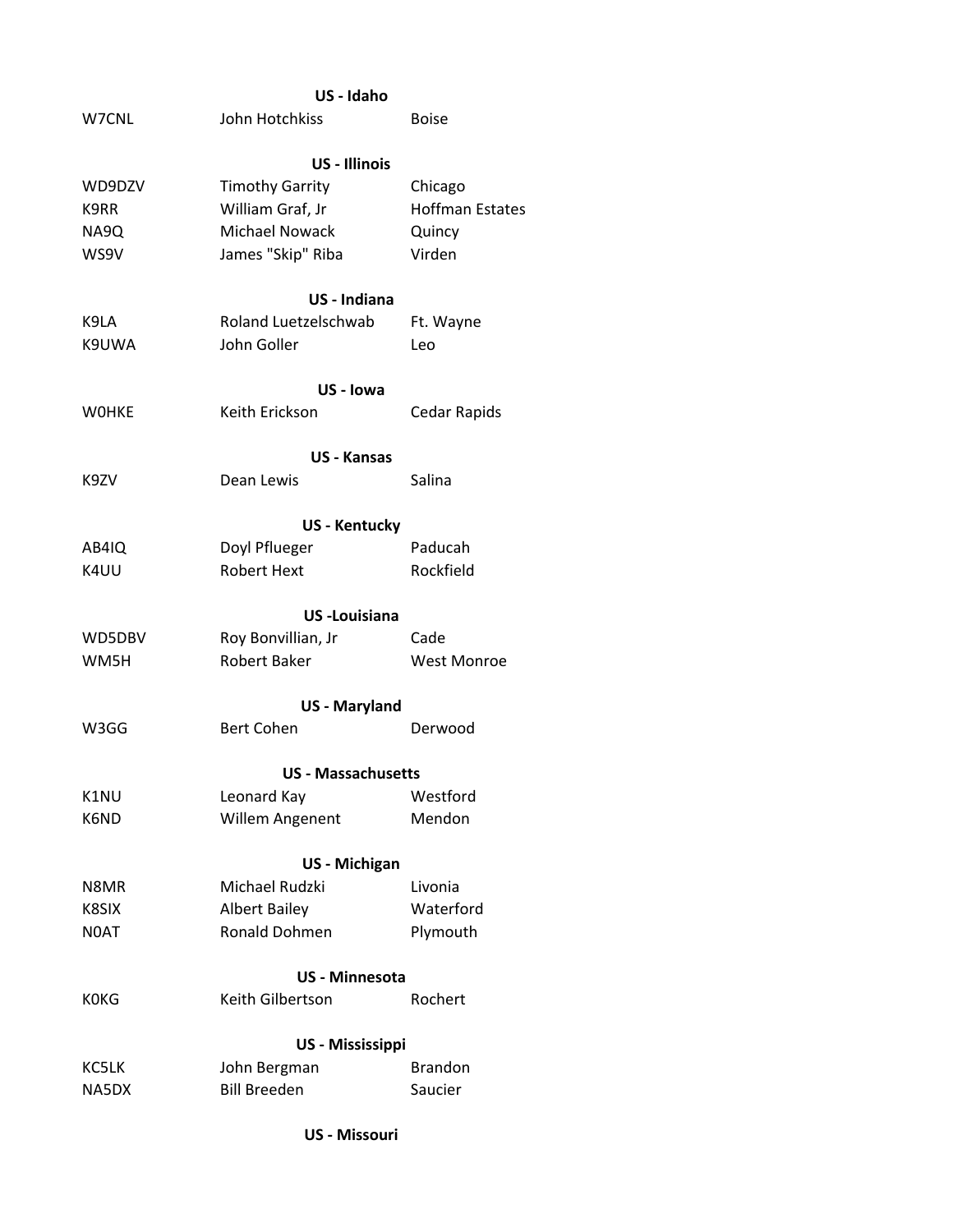| <b>KODEQ</b> | William Morgan             | Rolla                 |
|--------------|----------------------------|-----------------------|
|              | <b>US - Montana</b>        |                       |
| K7ABV        | <b>George Martin</b>       | <b>Great Falls</b>    |
|              | US - Nebraska              |                       |
| <b>KKODX</b> | <b>Todd Le Mense</b>       | Omaha                 |
|              | <b>US - New Hampshire</b>  |                       |
| K1BD         | <b>William Dodge</b>       | Dover                 |
|              | <b>US - New Jersey</b>     |                       |
| W2RQ         | William Keller, III        | Newton                |
| K2FL         | John Heisey                | Palmyra               |
| W2IRT        | Pete Dougherty             | <b>West Caldwell</b>  |
|              | <b>US - New Mexico</b>     |                       |
| WD5COV       | David Jorgensen            | Deming                |
|              | <b>US - New York</b>       |                       |
| AA2X         | Patrich Branchiforte       | Brooklyn              |
| KE2UK        | Ronald Tomo                | North Bellmore        |
| WA2RZJ       | Michael Weber              | Ransomville           |
|              | <b>US - North Carolina</b> |                       |
| WA4FFW       | Mark McIntyre, Sr          | <b>Burlington</b>     |
| K4CIA        | <b>William McDowell</b>    | Raleigh               |
| KU4BP        | Edward Swiderski           | Lexington             |
|              | <b>US - North Dakota</b>   |                       |
| <b>KOKG</b>  | Keith Gilbertson           | Rochert, MN           |
|              | US - Ohio                  |                       |
| N8BJQ        | Steve Bolia                | New Carlisle          |
|              | US - Oregon                |                       |
| N7WR         | Gerald Boyd                | <b>Baker City</b>     |
| W7XN         | <b>Robert Herdon</b>       | Canby                 |
|              | US - Pennsylvania          |                       |
| K3UA         | Phillip Koch               | Coraopolis            |
| K3SWZ        | Glenn Kurzenknabe          | <b>New Cumberland</b> |
|              | <b>US - Puerto Rico</b>    |                       |
| KP4P         | Telesforo Figueroa         | Ponce                 |
| NP3CW        | Julio Medina               | San Juan              |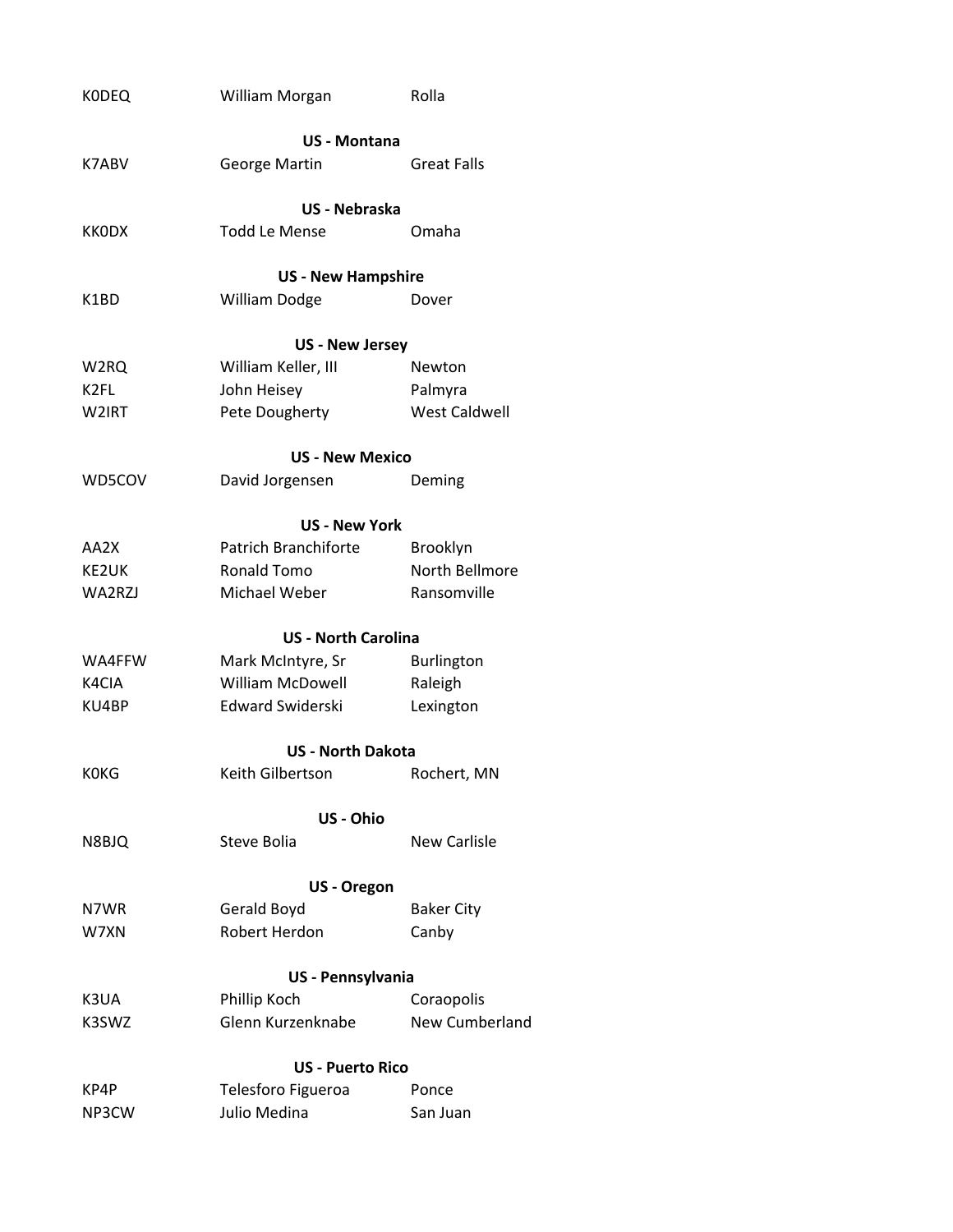|                   | <b>US - South Carolina</b> |                     |  |  |
|-------------------|----------------------------|---------------------|--|--|
| K4MQG             | Gary Dixon                 | Ft. Mill            |  |  |
|                   | <b>US - South Dakota</b>   |                     |  |  |
| <b>KBOU</b>       | James Meert                | <b>Rapid City</b>   |  |  |
| <b>WOSD</b>       | <b>Edward Gray</b>         | Salem               |  |  |
|                   | <b>US</b> - Tennessee      |                     |  |  |
| N <sub>4</sub> TV | <b>Tom Vickers</b>         | Collierville        |  |  |
| K4XO              | Jimmy McLean               | Germantown          |  |  |
| AA4DO             | <b>Gary Pitts</b>          | Mt. Juliet          |  |  |
|                   | <b>US</b> - Texas          |                     |  |  |
| KD5ZD             | <b>Charles Bennett</b>     | Arlington           |  |  |
| W4WJ              | Donald Murray              | Fredericksburg      |  |  |
| N5ET              | <b>Robert Walworth</b>     | Houston             |  |  |
|                   | US - Utah                  |                     |  |  |
| K7CU              | Curt Wilbur                | <b>Bountiful</b>    |  |  |
| WR7Q              | <b>Robert Carter</b>       | Murray              |  |  |
|                   | US - Virginia              |                     |  |  |
| N4MM              | John Kanode                | Boyce               |  |  |
| WA4PGM            | <b>Kyle Chavis</b>         | Farrnville          |  |  |
| W4ZYT             | Donald Lynch, Jr           | Virginia Beach      |  |  |
|                   | <b>US - Washington</b>     |                     |  |  |
| W70M              | Rodney Linkus              | Seattle             |  |  |
| WS7I              | Jay Townsend               | Spokane             |  |  |
|                   | <b>US - West Virginia</b>  |                     |  |  |
| WA8WV             | David Ellis                | Charleston          |  |  |
|                   | <b>US-Wyoming</b>          |                     |  |  |
| WS7W              | <b>Warren Morton</b>       | Casper              |  |  |
| N7NG              | <b>Wayne Mills</b>         | Jackson             |  |  |
|                   | <<<< Outside US >>>>       |                     |  |  |
|                   | <b>Argentina</b>           |                     |  |  |
| LU4AH             | Manuel                     | <b>Buneos Aires</b> |  |  |
| LU4FPZ            | Sebastian                  | Rosasrio            |  |  |
| LU6EVD            | Pablo                      | Guernica            |  |  |
|                   | <b>Australia</b>           |                     |  |  |
| VK2HV             | Paul                       | Maitland            |  |  |
| VK5PAS            | Paul                       | Mount Baker         |  |  |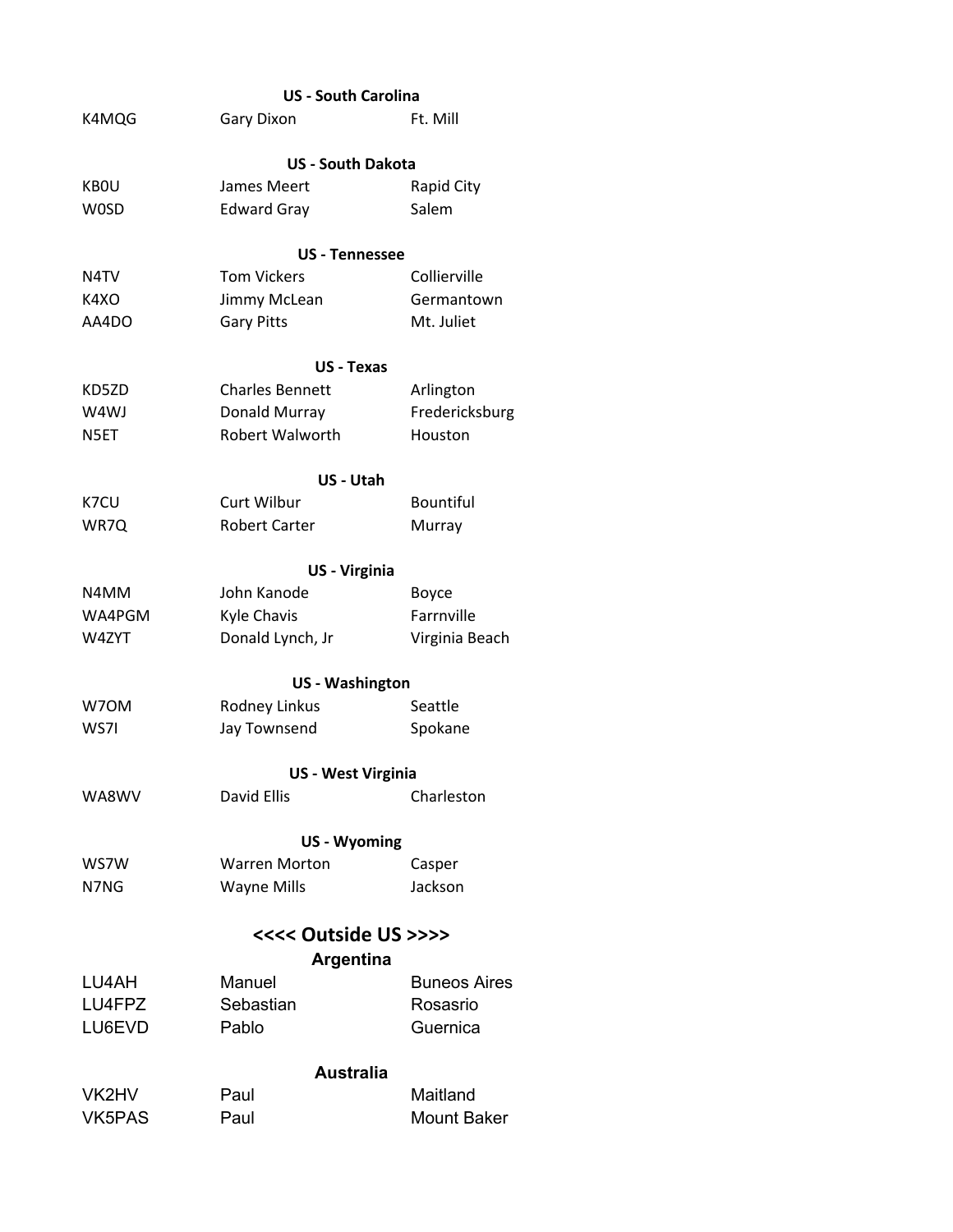| OE1AZS                                       | Andreas                       | <b>Austria</b>            | Wien                                         |
|----------------------------------------------|-------------------------------|---------------------------|----------------------------------------------|
| EW <sub>2</sub> A                            | Alex                          | <b>Belarus</b>            | <b>Minsk</b>                                 |
| ON4CAS                                       | Egbert                        | <b>Belgium</b>            | Mechelen                                     |
| PY2KP<br>PY2YP                               | Claudio<br>Cesar              | <b>Brazil</b>             | Sao Paulo<br>Sao Paulo                       |
| LZ2JE                                        | Vesko                         | <b>Bulgaria</b>           | Sofia                                        |
| <b>VE7SMP</b><br>VO <sub>2</sub> AA<br>VE3XN | <b>Bud</b><br>George<br>Garry | Canada                    | Kitimat, BC<br>Goose Bay, LB<br>Listowel, ON |
| CE1TT                                        | Sergio                        | <b>Chilie</b>             | La Calera                                    |
| <b>BA4RF</b>                                 | David                         | China                     | Nanjing                                      |
| HK3CW                                        | Roberto                       | Colombia                  | <b>Botota</b>                                |
| 9A9R                                         | Vladimir                      | <b>Croatia</b>            | Rijeka                                       |
| OK1MP                                        | <b>Milos</b>                  | <b>Czech Republic</b>     | Praha                                        |
| OZ1ACB                                       | Allis                         | <b>Denmark</b>            | Soeborg                                      |
| HI8RD                                        | Rigoberto                     | <b>Dominican Republic</b> | Santo Domingo                                |
| G5LP                                         | Lionel                        | <b>England</b>            | Wellingborough                               |
|                                              |                               | <b>Finland</b>            |                                              |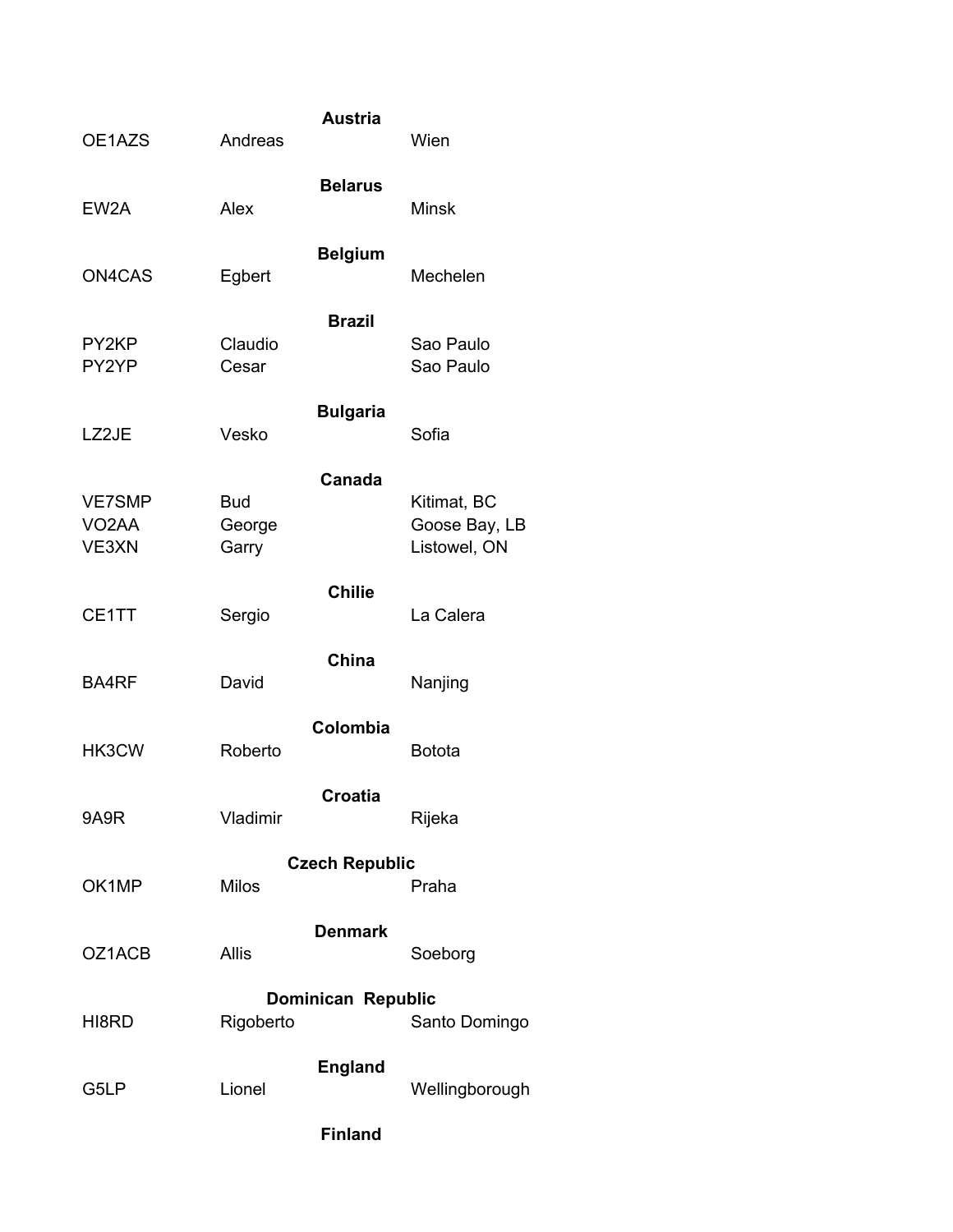| OH <sub>1</sub> BOI<br>OH <sub>2</sub> PQ | <b>Milos</b><br>Kari-Pekka |                  | Salo<br>Tuusula          |
|-------------------------------------------|----------------------------|------------------|--------------------------|
|                                           |                            | <b>France</b>    |                          |
| F4GTB                                     | Chris                      |                  | Coulommiers              |
| DJ5AV                                     | Michael                    | Germany          | Heilligenberg            |
| SV <sub>1DPI</sub>                        | <b>Kostas</b>              | <b>Greece</b>    | Agrinio                  |
| TG9AJR                                    | Juan                       | <b>Guatemala</b> | Friajanes                |
| HR2DMR                                    |                            | <b>Honduras</b>  |                          |
|                                           |                            | <b>Hong Kong</b> |                          |
| VR2XMT<br>VR2YFF                          | Charlie<br><b>Steven</b>   |                  |                          |
| <b>HA0WA</b>                              | Laszlo                     | <b>Hungary</b>   | <b>Budapest</b>          |
|                                           |                            | <b>Iceland</b>   |                          |
| TF3JB                                     | Jonas                      |                  |                          |
|                                           |                            | India            |                          |
| VU <sub>2</sub> PTT<br>VU2DVP             | Prasad<br>VIDYAPRAKASH     |                  | Bangalore                |
|                                           |                            | <b>Indonesia</b> |                          |
| YB0EBS<br>YB0ECT                          |                            |                  | Jakarta<br>Jakarta       |
| YB3HCM                                    |                            |                  | Surabaya                 |
| YC7DF                                     |                            |                  | Sanggau                  |
| 4Z4DX                                     | Dov                        | <b>Israel</b>    | Ramat                    |
| IZ8CCW                                    | Antonio                    | <b>Italy</b>     | <b>Marano Marchesato</b> |
|                                           |                            | Japan            |                          |
|                                           |                            |                  |                          |

JARL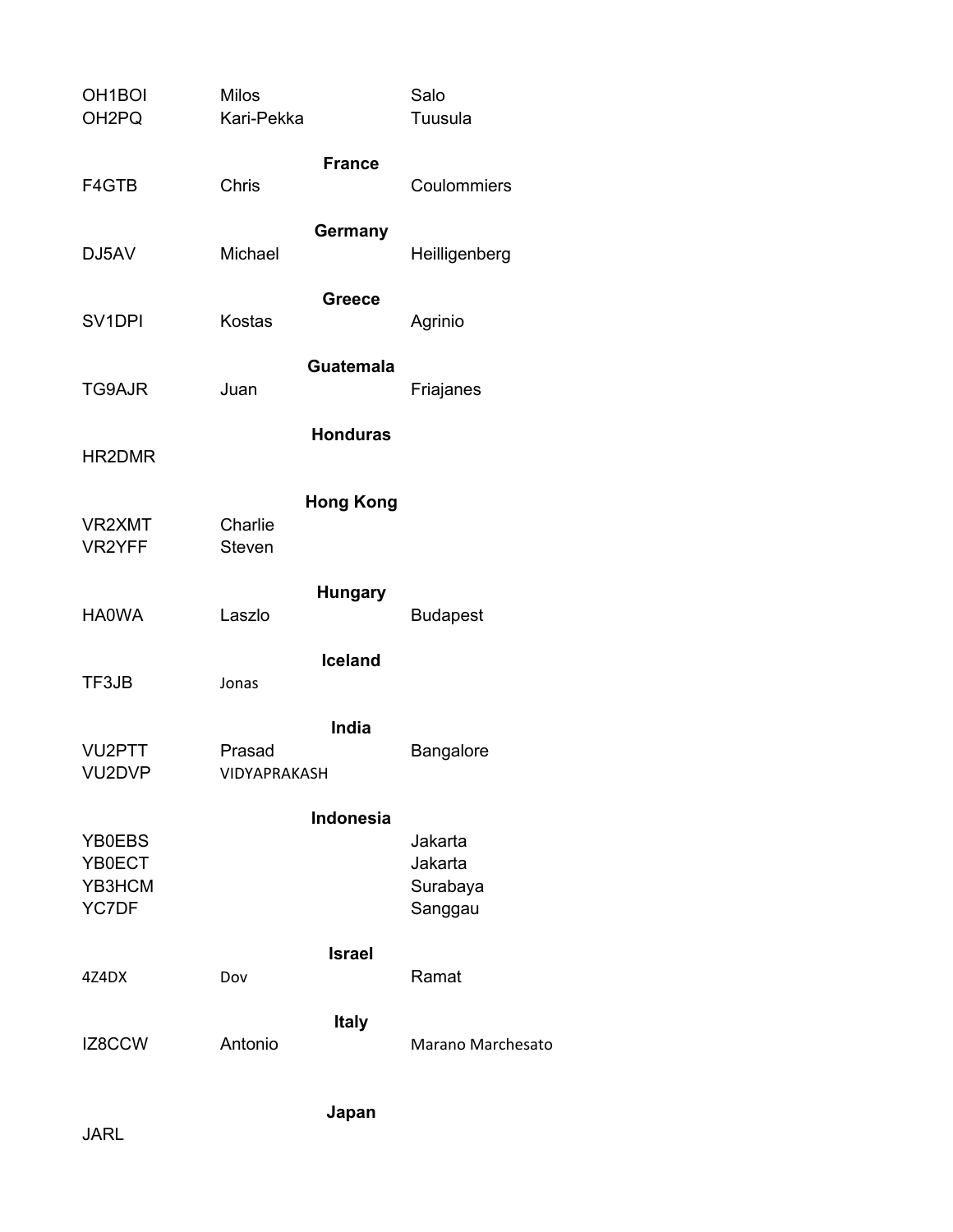| <b>DS4DRE</b>           | Kang                 | <b>Korea</b>       | Gwang-ju                                 |
|-------------------------|----------------------|--------------------|------------------------------------------|
| 9K2RR                   | Faisal               | <b>Kuwait</b>      | Kuwait                                   |
| YL2MU                   | Sergejs              | Lativa             | Jelgava                                  |
| Z35M                    | Vladimir             | <b>Macedonia</b>   | Skopje                                   |
| 9H1SP                   | Paul                 | <b>Malta</b>       | Lija                                     |
| XE1AE<br>XE2FL          | Fernando<br>Fernando | <b>Mexico</b>      | Cuernavaca<br>Allende                    |
| 3A2LF                   | Claude               | <b>Monaco</b>      | Monaco                                   |
| PA1CW                   | Theo                 | <b>Netherlands</b> | Velserbroek                              |
| ZL3GX                   | Alan                 | <b>New Zealand</b> | Christchurch                             |
| LA5YJ                   | Hugo                 | <b>Norway</b>      | Eina                                     |
| OA4O<br>OA4QV           |                      | <b>Peru</b>        | Lima                                     |
| 4F2KWT<br><b>DU1SAN</b> | Gilbert<br>Serifin   | <b>Philippines</b> | San Fernando City<br><b>Malabon City</b> |
| SP6BOW                  | Augustyn             | <b>Poland</b>      | KEDZIERZYN-KOZLE                         |
| CT4NH                   | Luis                 | Portugal           | Carnaxide                                |
|                         |                      | <b>Russia</b>      |                                          |